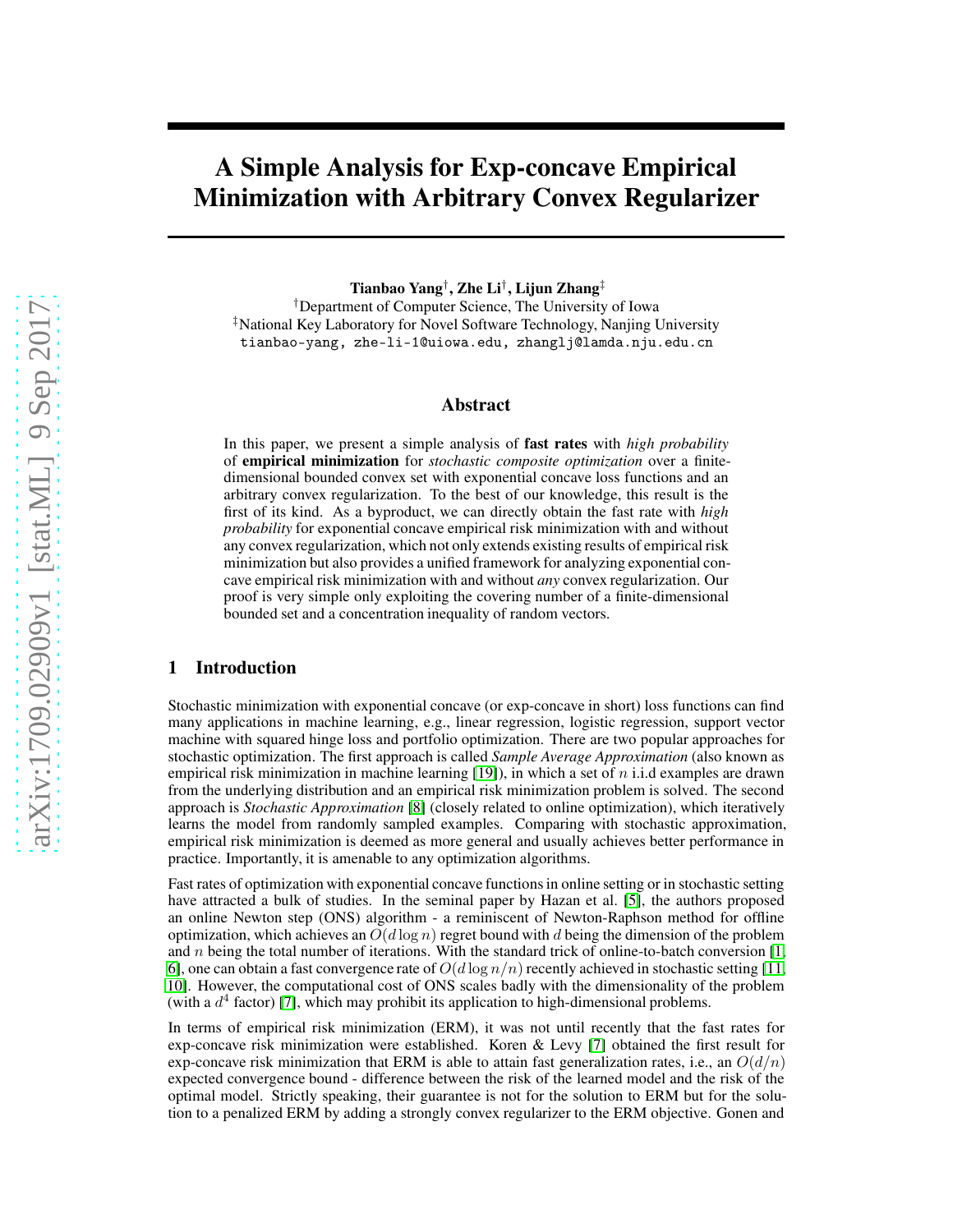Shalev-Shwartz [4] derived a similar expectational fast rate for supervised learning with exp-concave losses. Recently, Mehta [\[11\]](#page-8-4) established high probability fast rates for exp-concave empirical risk minimization, which is only worse by a factor of  $\log(n)$  than the in-expectation rate.

This paper is motivated by solving the following **stochastic composite optimization** problem:

<span id="page-1-0"></span>
$$
\mathbf{w}_{*} = \arg\min_{\mathbf{w} \in \mathcal{W}} \left[ P(\mathbf{w}) \triangleq \mathrm{E}_{\mathbf{z} \sim \mathcal{P}}[f(\mathbf{w}, \mathbf{z})] + R(\mathbf{w}) \right],\tag{1}
$$

where the objective consists of a stochastic component that is the expectation over a random function  $f(\mathbf{w}, \mathbf{z})$  and a deterministic component  $R(\mathbf{w})$ . In this paper, we will assume: (i)  $\mathcal{W} \subseteq \mathbb{R}^d$  is a compact and convex set; (ii)  $f(\mathbf{w}, \mathbf{z})$  is a smooth and  $\beta$ -exp-concave function of w for any z, and is Lipschitz continuous over the bounded domain  $W$ . To make it general, we do not impose strong convexity or exp-concave or smoothness assumption on  $R(\mathbf{w})$  except for convexity.

We study the convergence of the **empirical minimizer** of [\(1\)](#page-1-0), i.e.,

<span id="page-1-1"></span>
$$
\widehat{\mathbf{w}} = \arg\min_{\mathbf{w} \in \mathcal{W}} \left[ P_n(\mathbf{w}) \triangleq \frac{1}{n} \sum_{i=1}^n f(\mathbf{w}, \mathbf{z}_i) + R(\mathbf{w}) \right],\tag{2}
$$

where  $z_1, \ldots, z_n$  are i.i.d samples from  $\mathbb P$ . Our major goal here is to establish the fast convergence rate of the empirical minimizer in terms of  $P(\hat{\mathbf{w}}) - P(\mathbf{w}_*)$ . This is in contrast to many previous works focusing on convergence analysis of stochastic approximation algorithms [\[9\]](#page-8-5) for solving [\(1\)](#page-1-0). It is noticeable that many efficient optimization algorithms are available for solving [\(2\)](#page-1-1) [\[20,](#page-9-0) 2]. In machine learning applications, the deterministic component  $R(\mathbf{w})$  is usually a regularizer that enforces some kind of structure over the model w. Many studies in machine learning and statistics have found that using a certain kind of regularization that incorporates prior knowledge about the model can lead to great improvements on performance in many applications.

To establish the convergence rate of the empirical minimizer [\(2\)](#page-1-1), one may consider to define a new loss  $h(\mathbf{w}, \mathbf{z}) = f(\mathbf{w}, \mathbf{z}) + R(\mathbf{w})$  such that  $P(\mathbf{w}) = E_{\mathbf{z}}[h(\mathbf{w}, \mathbf{z})]$  and  $P_n(\mathbf{w}) = \frac{1}{n} \sum_i h(\mathbf{w}, \mathbf{z}_i)$ , and then leverage the existing theory to prove the convergence rate. However, the combined function  $h(\mathbf{w}, \mathbf{z})$  is not necessarily an exp-concave function (see **Example 2** below). Therefore, all the previous fast rates analysis for exp-concave empirical risk minimization cannot carry over to the considered problem. As a consequence, the standard generalization theory of ERM [\[16\]](#page-8-6) applied to [\(2\)](#page-1-1) can only guarantee an  $O(\sqrt{d/n})$  convergence rate, which is worse than  $O(d \log n/n)$  - the fast rate that we aim to establish.

Contributions. The main contribution of this work is a simple analysis of a fast rate of  $O(d \log n/n+d \log(1/\delta)/(\eta \beta))$  with high probability 1– $\delta$  for the empirical minimization [\(2\)](#page-1-1) with a β-exp-concave losses  $f(\mathbf{w}, \mathbf{z})$  and an arbitrary convex regularizer  $R(\mathbf{w})$  in terms of  $P(\hat{\mathbf{w}}) - P(\mathbf{w}_*)$ . Our proof is simple and elementary, which only utilizes the covering number of  $W$  and a concentration inequality of random vectors.

#### 2 Comparison with Previous Works

There are extensive studies about fast rates of ERM. Due to limit of space, the review below focuses on closely related work. In the three recent studies [7, 4, [11\]](#page-8-4), the focus is to establish fast rates in terms of risk minimization without a regularizer, i.e,

<span id="page-1-3"></span><span id="page-1-2"></span>
$$
\min_{\mathbf{w}\in\mathcal{W}} F(\mathbf{w}) \triangleq \mathcal{E}_{\mathbf{z}}[f(\mathbf{w}, \mathbf{z})],\tag{3}
$$

where  $f(\mathbf{w}, \mathbf{z})$  is a  $\beta$ -exp-concave function. As reasoned above, the fast rates in these studies do not carry over to the minimization problem [\(1\)](#page-1-0) with an arbitrary regularizer.

Koren & Levy [7] studied the convergence of a penalized/regularized empirical risk minimizer by

$$
\widetilde{\mathbf{w}} = \arg \min_{\mathbf{w} \in \mathcal{W}} \left[ \widehat{F}_n(\mathbf{w}) \triangleq \frac{1}{n} \sum_{i=1}^n f(\mathbf{w}, \mathbf{z}_i) + \frac{1}{n} g(\mathbf{w}) \right].
$$
 (4)

They assumed that  $g(\mathbf{w})$  is a 1-strongly regularizer w.r.t the Euclidean norm and is bounded over W. Gonen and Shalev-Shwartz [4] focused on the risk minimization with generalized linear model :

$$
\min_{\mathbf{w}\in\mathcal{W}} L(\mathbf{w}) \triangleq \mathrm{E}_{(\mathbf{x},y)\sim D}[\phi_y(\mathbf{w}^\top \mathbf{x})],\tag{5}
$$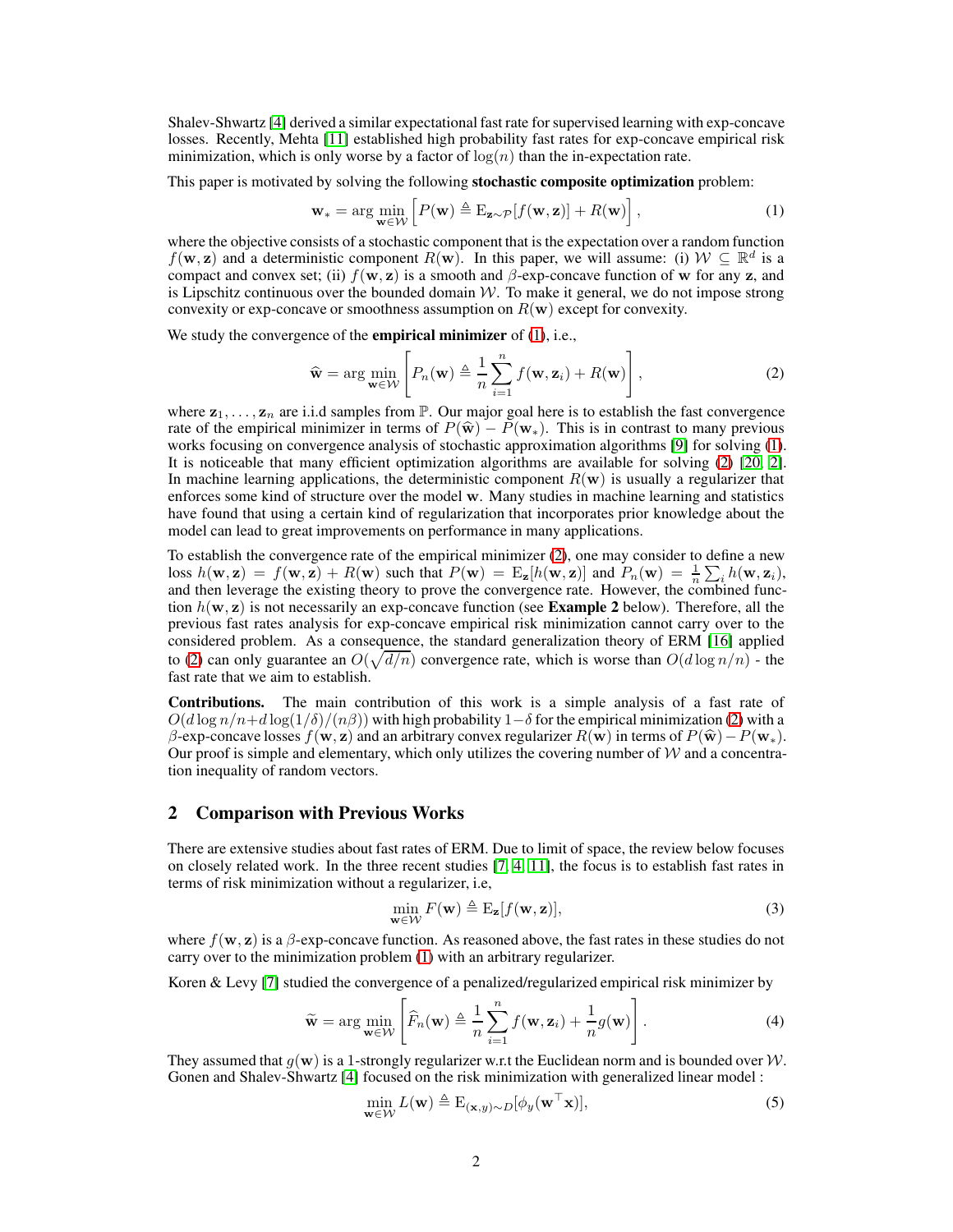which is a special case of the general minimization problem [\(1\)](#page-1-0). Under the assumption that  $\phi_y(\mathbf{w}^\top \mathbf{x})$ is a  $\beta$ -exp-concave function of w, they provided an expected convergence rate of the empirical risk minimizer, which is in the same order as the result in [7], i.e.,  $O(d/(n\beta))$ .

There are three differences between our work and these two works: (i) their results of fast rate are with respect to  $\min_{\mathbf{w}\in\mathcal{W}} F(\mathbf{w})$ , where  $F(\mathbf{w})$  does not include any regularizer; in contrast our result is respect to  $\min_{\mathbf{w} \in \mathcal{W}} F(\mathbf{w}) + R(\mathbf{w})$ ; (ii) the strongly convex penalization term  $g(\mathbf{w})$  in [7] is artificially added to the ERM to facilitate the analysis; in contrast the arbitrary convex regularizer  $R(\mathbf{w})$  in this paper is built into the objective; (iii) their fast rate guarantee is in expectation while our fast rate guarantee is in high probability. In light of these differences, we can see that our result is more general and much stronger. In particular, when setting  $R(\mathbf{w}) = 0$  in our problem, we obtain the fast rate with high probability of the empirical risk minimizer, which is only worse by a factor of  $log(n)$  than the in-expectation rate in [4, 7]. Additionally, a similar high probability risk bound with respect to  $\min_{w \in \mathcal{W}} F(w)$  for any regularized empirical risk minimizer [\(4\)](#page-1-2) can be easily derived in our framework as long as  $q(x)$  is convex and bounded over W (see Theorem [2\)](#page-4-0).

A more recent work by Mehta [\[11\]](#page-8-4) establishes a fast rate of  $O(d \log n/(n \beta))$  for the exp-concave ERM. His analysis for the empirical risk minimizer is based on the connection between expconcavity and the stochastic mixability condition, and he exploited the heavy machinery developed in their previous work for fast rate analysis of empirical risk minimizer under the stochastic mixability condition [12]. However, this analysis does not apply to the regularized empirical risk minimizer [\(4\)](#page-1-2) with an arbitrary convex regularizer. Admittedly, [\[11\]](#page-8-4) has made additional contribution on removing the  $log(n)$  factor by using boosting techniques to boost the in-expectation results of [7, 4].

We comment on the extra conditions on the loss functions  $f(\mathbf{w}, \mathbf{z})$ . [7] requires that  $f(\mathbf{w}, \mathbf{z})$  is a smooth function of w for any z and is bounded over W. Both [4] and [\[11\]](#page-8-4) require that  $\phi_y(z)$  or  $f(\mathbf{w}, \mathbf{z})$  to be Lipschitz continuous. Note that Lipschitz continuity implies bounded range of the loss function  $f(\mathbf{w}, \mathbf{z})$ . In the present paper, we assume that  $f(\mathbf{w}, \mathbf{z})$  is Lipschitz continuous and smooth over  $W$  for all z. Both conditions are necessary for us to deliver a simple analysis for expconcave empirical minimization with an arbitrary convex regularizer. We also notice for a twice differentiable smooth and exp-concave function, Lipschitz continuity is automatically satisfied.

Next, we briefly mention several results regarding fast rates of ERM under strong convexity condi-tion - a stronger condition than exp-concavity. Shalev-Shwartz et al. [\[16\]](#page-8-6) established an  $O(1/(n\beta))$ in-expectation convergence bound of ERM over any bounded convex set for [\(3\)](#page-1-3), which requires each individual loss function  $f(\mathbf{w}, \mathbf{z})$  to be a  $\beta$ -strongly convex function of w. However, in machine learning applications, individual loss functions are usually not strongly convex. Recently, Zhang et al. [21] developed optimistic rates of ERM over a bounded convex set  $W \subseteq \mathbb{R}^d$  for [\(3\)](#page-1-3), where they assumed  $f(\mathbf{w}, \mathbf{z})$  to be non-negative and smooth. Under  $\beta$ -strong convexity assumption of  $F(\mathbf{w})$ , they established a fast rate of  $O(d \log(n)/(n \beta))$  with high probability and a faster rate of  $O(1/(n^2\beta))$  when the optimal risk is small and the number of samples is sufficiently large  $(n \geq \Omega(d \log n/\beta))$ . In [\[18\]](#page-8-7), the authors considered the composite problem [\(1\)](#page-1-0) with  $f(\mathbf{w}, \mathbf{z})$  having a generalized linear form and established a fast rate with high probability of  $O(1/(n\beta))$  for  $\beta$ -strongly convex objective.

We can also compare with stochastic approximation algorithms. Lan [\[9\]](#page-8-5) presented an optimal method for solving [\(1\)](#page-1-0) without the exp-concavity assumption, which employs a proximal mapping to handle  $R(\mathbf{w})$  and has a convergence rate of  $O(\frac{1}{n} + \frac{\tau}{\sqrt{n}})$ , where  $\tau$  is related to the noise in the stochastic gradient. In contrast, the convergence rate of empirical minimizer shown in this work has a better dependence on n. One may also apply the online-to-batch conversion to a variant of ONS that employs the proximal mapping to handle  $R(\mathbf{w})$  to obtain an  $O(d \log(n)/\left(n\beta\right))$  convergence with high probability. Nonetheless, the resulting algorithm will be at least as expensive as ONS. Finally, it is worth mentioning that the linear dependence on the dimensionality  $\tilde{d}$  of the convergence rate of the empirical minimizer for the minimization problem [\(1\)](#page-1-0) over  $W \subseteq \mathbb{R}^d$  is unavoidable even with smooth functions  $f(\mathbf{w}, \mathbf{z})$  [\[3\]](#page-8-8).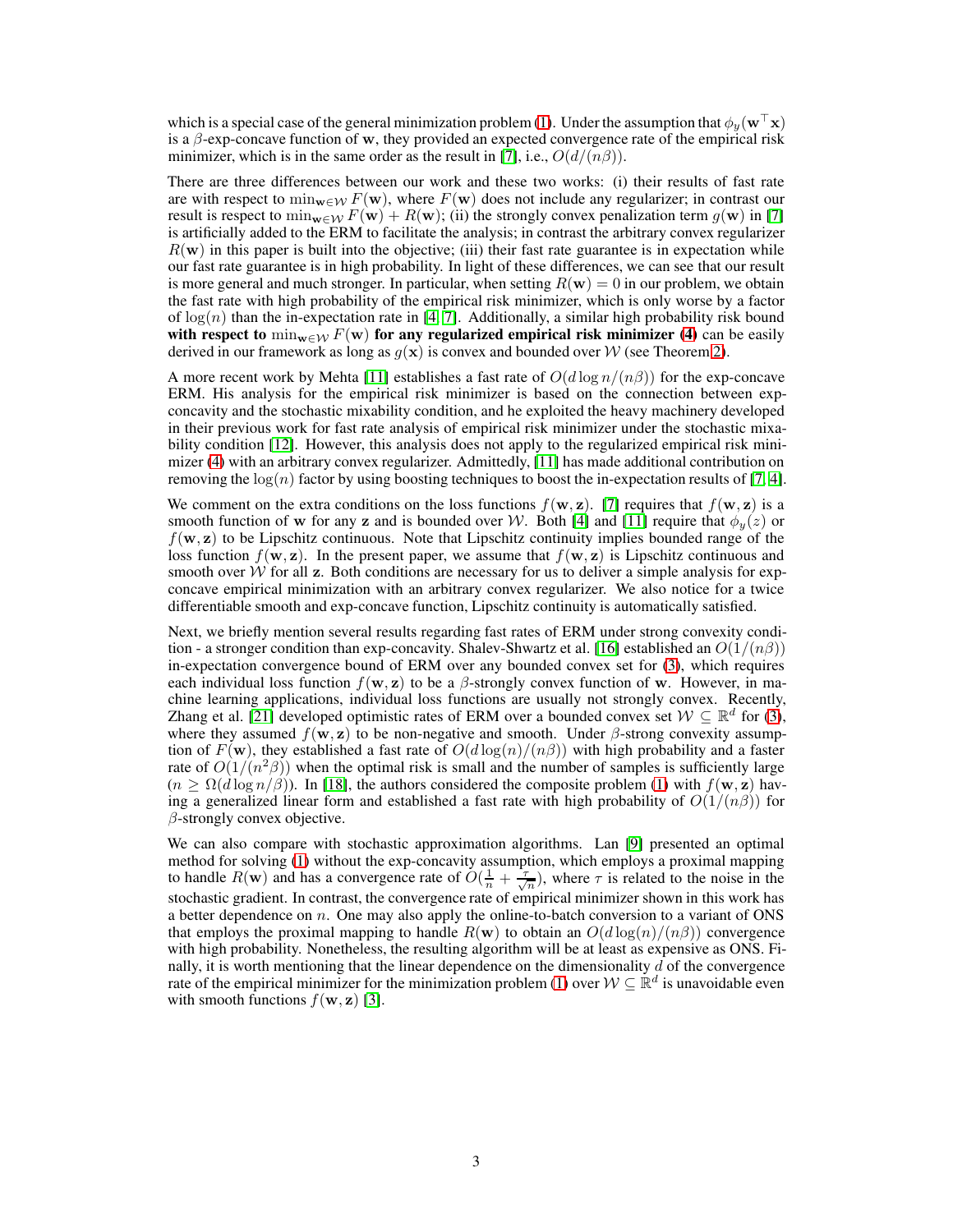## 3 Preliminaries

In this section, we present some preliminaries. Let  $z \in \mathcal{Z}$  denote a random variable following a distribution P. Denote by  $\nabla f(\mathbf{w}, \mathbf{z})$  the partial gradient in terms of w. Define

$$
F(\mathbf{w}) = \mathbf{E}_{\mathbf{z}}[f(\mathbf{w}, \mathbf{z})], \quad P(\mathbf{w}) = F(\mathbf{w}) + R(\mathbf{w}).
$$
 (6)

Let  $\|\cdot\|_2$  denote the Euclidean norm of a vector. For a positive definite matrix  $H \succ 0$ , define the H-norm  $\|\mathbf{w}\|_{H} = \sqrt{\mathbf{w}^{\top}H\mathbf{w}}$  and its dual norm  $\|\mathbf{w}\|_{H^{-1}} = \sqrt{\mathbf{w}^{\top}H^{-1}\mathbf{w}}$ . By Hölder's inequality, we have  $\mathbf{w}^\top \mathbf{u} \leq \|\mathbf{w}\|_H \|\mathbf{u}\|_{H^{-1}}$ .

A function  $f(\mathbf{w})$  is  $\beta$ -exp-concave over the domain W for some  $\beta > 0$  if the function  $\exp(-\beta f(\mathbf{w}))$ is concave over W. If  $f(\mathbf{w})$  is twice differentiable and  $\beta$ -exp-concave, it follows that

<span id="page-3-0"></span>
$$
\nabla^2 f(\mathbf{w}) \succeq \beta \nabla f(\mathbf{w}) \nabla f(\mathbf{w})^\top. \tag{7}
$$

A function  $f(\mathbf{w})$  is a L-smooth function with respect to  $\|\cdot\|_2$  over W if the following inequality holds that for all  $w, u \in \mathcal{W}$  for some  $L > 0$ 

$$
f(\mathbf{w}) \le f(\mathbf{u}) + \nabla f(\mathbf{u})^{\top}(\mathbf{w} - \mathbf{u}) + \frac{L}{2} \|\mathbf{w} - \mathbf{u}\|_2^2.
$$
 (8)

A function  $f(\mathbf{w})$  is G-Lipschitz continuous if  $|f(\mathbf{w}) - f(\mathbf{u})| \le G ||\mathbf{w} - \mathbf{u}||_2$ ,  $\forall \mathbf{w}, \mathbf{u} \in \mathcal{W}$ .

We will make the following assumptions regarding the loss function  $f(\mathbf{w}, \mathbf{z})$  and the regularizer  $R(\mathbf{w})$ .

<span id="page-3-1"></span>Assumption 1. *We assume that (i)* W *is a closed and bounded convex set, i.e., there exists* R *such that*  $\|w\|_2 \leq R$  *for all*  $w \in W$ *. (ii)*  $f(w, z)$  *is a G-Lipschitz continuous, L-smooth and*  $\beta$ -exp*concave function of*  $\mathbf{w} \in \mathcal{W}$  *for any*  $\mathbf{z} \in \mathcal{Z}$ *. (iii)*  $R(\mathbf{w})$  *is a convex function.* 

**Remark 1:** Note that if  $f(\mathbf{w}, \mathbf{z})$  is twice differentiable, the smoothness and exp-concavity naturally imply Lipschitz continuity. This can be seen from [\(7\)](#page-3-0) by noting that  $\nabla^2 f(\mathbf{w}) \preceq L I$ . As a result  $\|\nabla f(\mathbf{w})\|_2 \leq \sqrt{L/\beta}$ , which implies that  $f(\mathbf{w}, \mathbf{z})$  is  $G = \sqrt{L/\beta}$ -Lipschitz continuous.

There are many machine learning problems satisfying the above assumptions. If we consider the loss function in supervised learning  $f(\mathbf{w}, \mathbf{z}) = \phi(\mathbf{w}^T \mathbf{x}, y)$  where  $(\mathbf{x}, y) \sim D$  denote a random feature vector and label, then the square loss, logistic loss, squared hinge loss are exp-concave function under appropriate conditions on  $(x, y)$ . Let us consider the square loss  $f(w, (x, y)) = (w^{\top}x - y)^2$ as an example.

**Example 1.** Suppose x and y are bounded. W.l.g we can assume  $||x||_2 \le 1$  and  $|y| \le R$ . Then  $\nabla f(\mathbf{w}, (\mathbf{x}, y)) = 2(\mathbf{w}^\top \mathbf{x} - y)\mathbf{x}$  and  $\nabla^2 f(\mathbf{w}, (\mathbf{x}, y)) = 2\mathbf{x}\mathbf{x}^\top$ . It then follows that for any  $\beta \leq \frac{1}{8R^2}$ and any  $\mathbf{w} \in \mathcal{W}$ ,

$$
\beta \nabla f(\mathbf{w}, (\mathbf{x}, y)) \nabla f(\mathbf{w}, (\mathbf{x}, y))^\top \preceq \beta 16R^2 \mathbf{x} \mathbf{x}^\top \preceq \nabla^2 f(\mathbf{w}, (\mathbf{x}, y)),
$$

which guarantees that  $exp(-\beta f(\mathbf{w}, (\mathbf{x}, y)))$  is a  $\beta$ -exp-concave function of w.

Next, we give an example showing that the sum of an exp-concave function and a convex function is not necessarily an exp-concave function.

**Example 2.** Let  $\mathbf{w} = (w_1, w_2)^\top \in [0, 1]^2$ ,  $f(\mathbf{w}) = (w_1 - 1)^2$  and  $R(\mathbf{w}) = w_2$ . To see  $f(\mathbf{w})$  is an exp-concave function, we can show that  $\nabla f(\mathbf{w}) = (2(w_1 - 1), 0)^\top$  and  $\nabla^2 f(\mathbf{w}) = \begin{pmatrix} 2 & 0 \\ 0 & 0 \end{pmatrix}$ , then for any  $\beta \leq 1/2$  and  $\mathbf{w} \in [0, 1]^2$ 

$$
\beta \nabla f(\mathbf{w}) \nabla f(\mathbf{w})^{\top} = \beta \begin{pmatrix} 4(w_1 - 1)^2 & 0 \\ 0 & 0 \end{pmatrix} \preceq \nabla^2 f(\mathbf{w}).
$$

To see  $P(\mathbf{w}) = f(\mathbf{w}) + R(\mathbf{w})$  is not an exp-concave function, we can show that  $\nabla P(\mathbf{w}) = (2(w_1 - w_1))$ 1), 1)<sup>⊤</sup> and  $\nabla^2 P(\mathbf{w}) = \begin{pmatrix} 2 & 0 \\ 0 & 0 \end{pmatrix}$ , then for any  $\beta > 0$  the following matrix is not positive semidefinite

$$
\nabla^2 P(\mathbf{w}) - \beta \nabla P(\mathbf{w}) \nabla P(\mathbf{w})^\top = \begin{pmatrix} 2 & 0 \\ 0 & 0 \end{pmatrix} - \beta \begin{pmatrix} 4(w_1 - 1)^2 & 0 \\ 0 & 1 \end{pmatrix} = \begin{pmatrix} 2 - 4(w_1 - 1)^2 & 0 \\ 0 & -\beta \end{pmatrix},
$$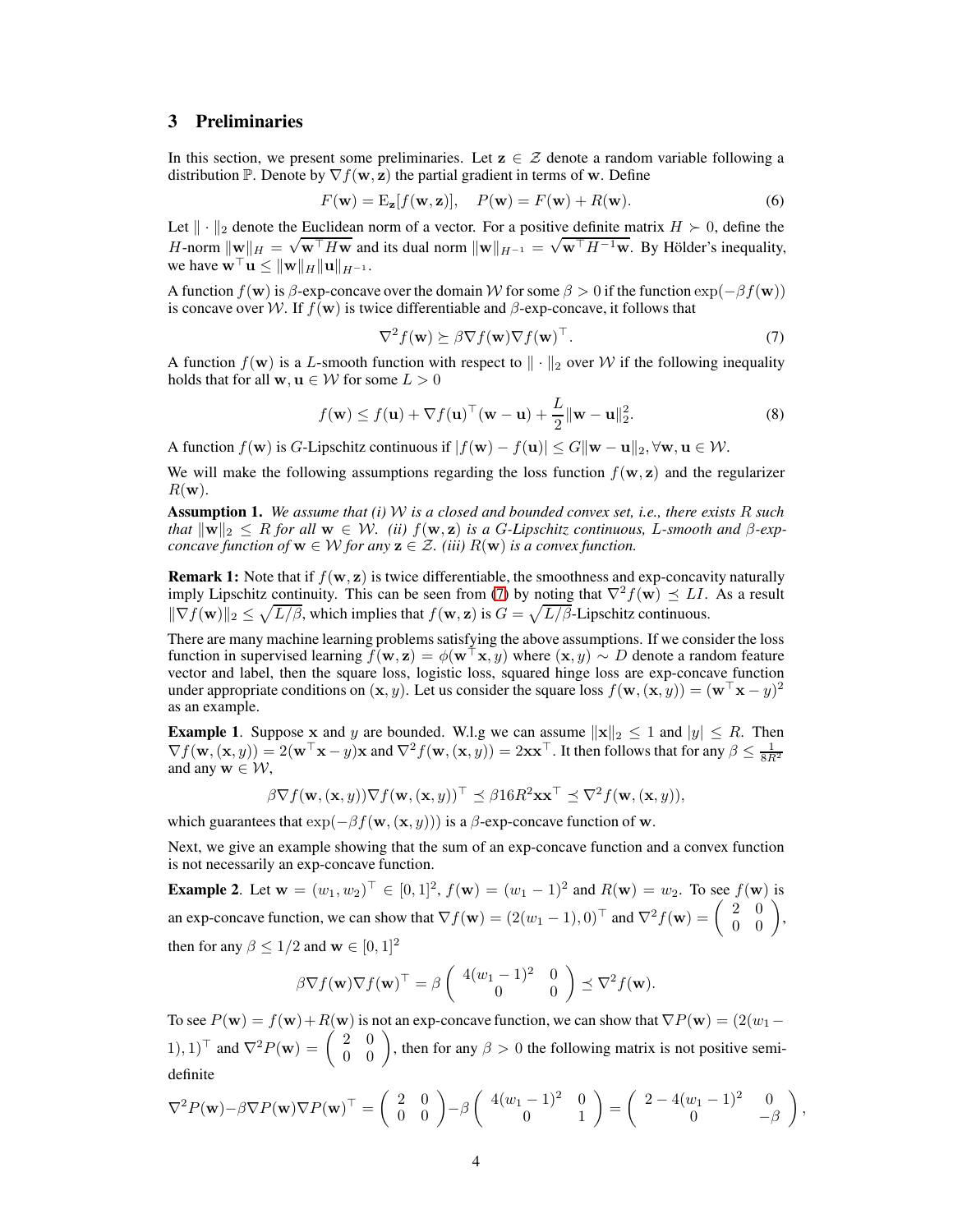which contracts to [\(7\)](#page-3-0) if  $P(\mathbf{w})$  is an exp-concave function. As a result,  $P(\mathbf{w})$  is not an exp-concave function.

In our analysis, we will use the covering number of W. A subset  $\mathcal{N}(\mathcal{W}, \varepsilon) \subseteq \mathcal{W}$  is called an ε-net of W if for every  $w \in W$  one can find  $w' \in \mathcal{N}(\mathcal{W}, \varepsilon)$  so that  $||w - w'||_2 \leq \varepsilon$ . The minimal cardinality of an  $\varepsilon$ -net of W is called the covering number and denoted by  $\overline{N}(\overline{W}, \varepsilon)$ . The covering number of the Euclidean ball  $\mathcal{B}_2^d = \{ \mathbf{w} \in \mathbb{R}^d : ||\mathbf{w}||_2 \leq 1 \}$  can be estimated using a standard volume comparison argument [\[14\]](#page-8-9), as follows  $N(\mathcal{B}_2^d, \varepsilon) \leq \left(\frac{3}{\varepsilon}\right)^d$ ,  $\varepsilon \in (0, 1)$ . The covering standard volume comparison argument [1-1], as follows  $N(\mathcal{L}_2, \varepsilon) \leq (\varepsilon)$ ,  $\varepsilon \in (0, 1)$ . The covering numbers are (almost) increasing by inclusion [\[15\]](#page-8-10):  $\mathcal{W} \subseteq \mathcal{B}$  implies  $N(\mathcal{W}, 2\varepsilon) \leq N(\mathcal{B}, \varepsilon)$ . Since  $\mathcal{W} \subseteq \mathcal{B}_2^d(R) = \{\mathbf{w} \in \mathbb{R}^d : ||\mathbf{w}||_2 \leq R\}$ , then

$$
N(W,\varepsilon) \le N(\mathcal{B}_2^d(R),\varepsilon/2) \le \left(\frac{6R}{\varepsilon}\right)^d.
$$
\n(9)

Finally, we present two basic lemmas, which will be useful in our analysis.

<span id="page-4-1"></span>**Lemma [1](#page-3-1).** [\[5\]](#page-8-2) Under Assumption 1 *, for any*  $w, w' \in W$ *, and*  $z \in \mathcal{Z}$  the following holds for  $\sigma \leq \frac{1}{2} \min \left\{ \frac{1}{8GR}, \beta \right\}$ 

$$
f(\mathbf{w}, \mathbf{z}) \ge f(\mathbf{w}', \mathbf{z}) + (\mathbf{w} - \mathbf{w}')^{\top} \nabla f(\mathbf{w}', \mathbf{z}) + \frac{\sigma}{2} (\mathbf{w} - \mathbf{w}')^{\top} \nabla f(\mathbf{w}', \mathbf{z}) \nabla f(\mathbf{w}', \mathbf{z})^{\top} (\mathbf{w} - \mathbf{w}').
$$

<span id="page-4-2"></span>**Lemma 2.** Let  $w_*$  be an optimal solution to [\(1\)](#page-1-0). Then for any  $w \in W$  we have

$$
(\mathbf{w} - \mathbf{w}_*)^{\top} \nabla F(\mathbf{w}_*) \ge R(\mathbf{w}_*) - R(\mathbf{w}).
$$

The proof of Lemma [1](#page-4-1) can be found in [\[5\]](#page-8-2) and is thus omitted. The proof of Lemma [2](#page-4-2) is simple and presented below.

*Proof of Lemma* [2.](#page-4-2) By the optimality condition of [\(1\)](#page-1-0), there exists  $v_* \in \partial R(w_*)$  such that  $(w (\nabla F(\mathbf{w}_*) + \mathbf{v}_*) \ge 0$ . Since  $R(\mathbf{w})$  is a convex function, then we have  $R(\mathbf{w}) \ge R(\mathbf{w}_*) + \mathbf{v}_*$  $(\mathbf{w} - \mathbf{w}_*)^{\top} \mathbf{v}_*$ . Combining the above two inequalities, we have  $(\mathbf{w} - \mathbf{w}_*)^{\top} \nabla F(\mathbf{w}_*) \ge R(\mathbf{w}_*) R(\mathbf{w})$ .

### 4 Main Result and Analysis

In the sequel, we let  $\sigma$  be a constant as in Lemma [1](#page-4-1) and fix  $w_*$  - an optimal solution of [\(1\)](#page-1-0). Our main result is stated in the following theorem.

<span id="page-4-3"></span>Theorem 1. *For the stochastic composite minimization problem [\(1\)](#page-1-0), we consider the empirical minimizer*  $\hat{\mathbf{w}}$  *by solving* [\(2\)](#page-1-1)*.* Under Assumptions [1](#page-3-1)*, with probability at least*  $1 - \delta$ *, we have* 

$$
P(\widehat{\mathbf{w}}) - P(\mathbf{w}_*) \leq O\left(\frac{d \log n}{n} + \frac{d \log(1/\delta)}{n\sigma}\right).
$$

**Remark 2:** Note that when  $R(\mathbf{w}) = 0$ , we directly obtain a fast rate with high probability of the empirical risk minimizer for the exp-concave risk minimization problem [\(3\)](#page-1-3). We can also obtain a similar result for [\(3\)](#page-1-3) regarding the regularized empirical risk minimizer [\(4\)](#page-1-2) that provides a different way for solving [\(3\)](#page-1-3), which is usually preferred over solving the empirical risk minimization problem without any regularization due to that (i) a regularization can lead to a better condition from the perspective of optimization complexity; and (ii) the prior knowledge about the model can be encoded into the regularizer.

<span id="page-4-0"></span>Theorem 2. *For the risk minimization problem [\(3\)](#page-1-3), we consider the regularized empirical risk minimizer*  $\widetilde{\bf w}$  *by solving [\(4\)](#page-1-2). Under* Assumptions  $\mathbf{1}(i)$ *, (ii), and that*  $g(\mathbf{x})$  *is bounded over W such that*  $\sup_{\mathbf{w},\mathbf{w}'\in\mathcal{W}}|g(\mathbf{w})-g(\mathbf{w}')|\leq B$ , with probability at least  $1-\delta$ , we have

$$
F(\widetilde{\mathbf{w}}) - \min_{\mathbf{w} \in \mathcal{W}} F(\mathbf{w}) \le O\left(\frac{d \log n}{n} + \frac{d \log(1/\delta)}{n\sigma}\right).
$$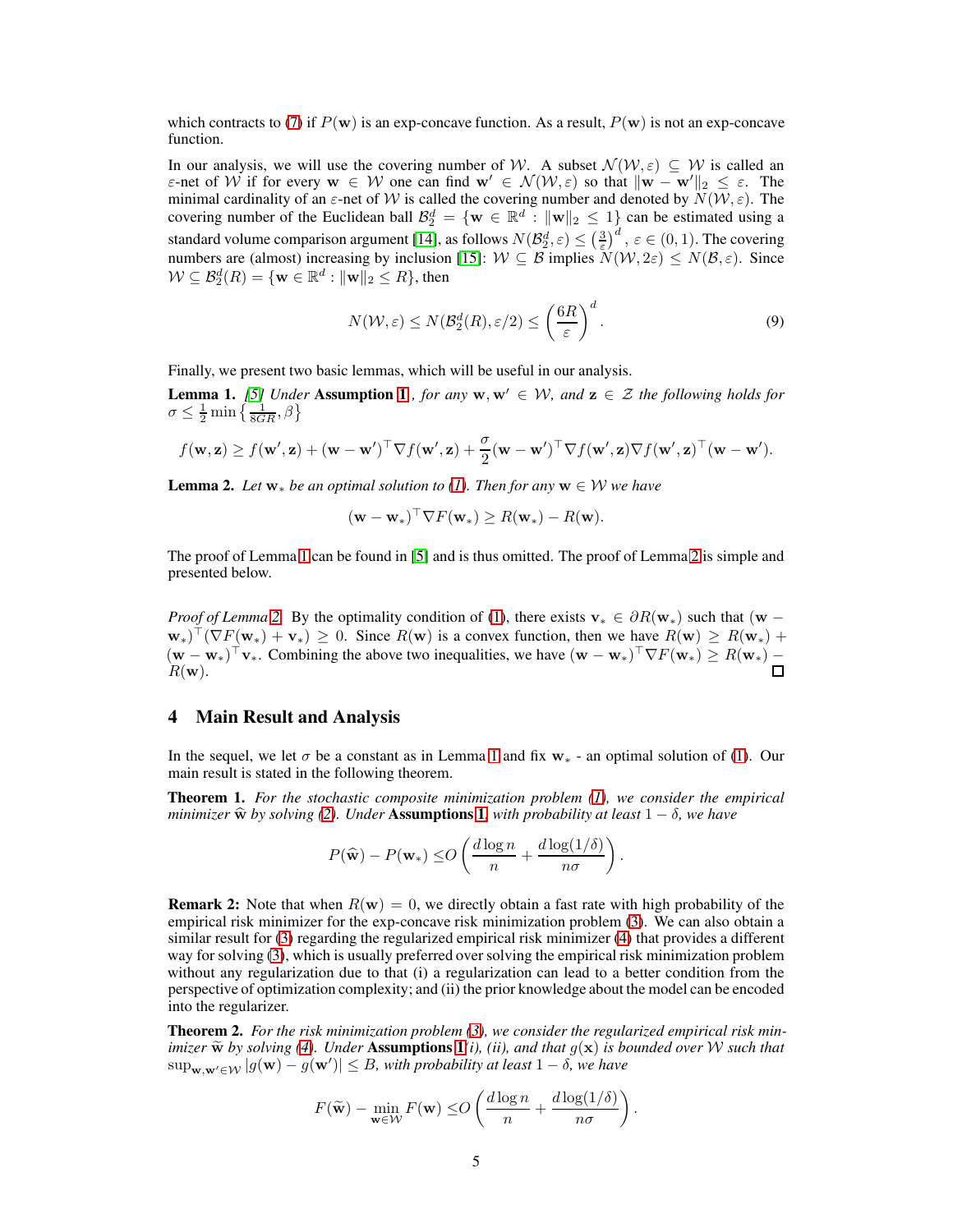Remark 3: This new result not only addresses the open problem raised in [7] about the high probability bound for the strongly regularized empirical risk minimizer but also extends the fast rate to any regularized empirical risk minimizer as long as the regularizer is convex. In comparison, [7] only provides the expectational fast rate for the regularized empirical risk minimizer using a strongly convex regularizer. The additional assumption used in our analysis compared to [7] is the Lipschitz continuity of the loss functions over the domain  $W$ , which is mild.

Below, we will prove Theorem [1](#page-4-3) and Theorem [2.](#page-4-0) To prove the theorems, we first establish several lemmas.

**Lemma 3.** *Suppose* **Assumptions [1](#page-3-1)** *hold. For any*  $\alpha > 0$  *we have* 

$$
\frac{\alpha}{2} \|\mathbf{w} - \mathbf{w}_*\|_H^2 \le P(\mathbf{w}) - P(\mathbf{w}_*) + \frac{\alpha}{2} \|\mathbf{w} - \mathbf{w}_*\|_2^2, \tag{10}
$$

where  $H = I + \frac{\sigma}{\alpha} E[\nabla f(\mathbf{w}_*, \mathbf{z}) \nabla f(\mathbf{w}_*, \mathbf{z})^\top]$ .

*Proof.* Let  $F(\mathbf{w}) = \mathbb{E}_{\mathbf{z}}[f(\mathbf{w}, \mathbf{z})]$ . We begin with the following inequality in Lemma [1](#page-4-1)

$$
f(\mathbf{w}, \mathbf{z}) \ge f(\mathbf{w}', \mathbf{z}) + (\mathbf{w} - \mathbf{w}')^{\top} \nabla f(\mathbf{w}', \mathbf{z}) + \frac{\sigma}{2} (\mathbf{w} - \mathbf{w}')^{\top} \nabla f(\mathbf{w}', \mathbf{z}) \nabla f(\mathbf{w}', \mathbf{z})^{\top} (\mathbf{w} - \mathbf{w}')
$$

Let  $w' = w_*$  and taking expectation over both sides over the random variable  $z \sim \mathbb{P}$ , we have

$$
F(\mathbf{w}) \geq F(\mathbf{w}_*) + (\mathbf{w} - \mathbf{w}_*)^\top \nabla F(\mathbf{w}_*) + \frac{\sigma}{2} (\mathbf{w} - \mathbf{w}_*)^\top E[\nabla f(\mathbf{w}_*, \mathbf{z}) \nabla f(\mathbf{w}_*, \mathbf{z})^\top] (\mathbf{w} - \mathbf{w}_*)
$$

Adding up the above inequality and the inequality in Lemma [2,](#page-4-2) we have

$$
P(\mathbf{w}) \ge P(\mathbf{w}_*) + \frac{\sigma}{2}(\mathbf{w} - \mathbf{w}_*)^\top E[\nabla f(\mathbf{w}_*, \mathbf{z}) \nabla f(\mathbf{w}_*, \mathbf{z})^\top](\mathbf{w} - \mathbf{w}_*)
$$

Adding  $\frac{\alpha}{2} \|\mathbf{w} - \mathbf{w}_*\|^2_2$  on both sides and by the definition of H, we can finish the proof.

 $\Box$ 

<span id="page-5-0"></span>**Lemma 4.** Let  $H = I + \frac{\sigma}{\alpha} E[\nabla f(\mathbf{w}^*, \mathbf{z}) \nabla f(\mathbf{w}^*, \mathbf{z})^\top]$ . Under Assumption [1](#page-3-1), with probability at *least*  $1 - \delta$ *, for any*  $\alpha > 0$ *, we have* 

$$
\|\nabla P(\mathbf{w}_*) - \nabla P_n(\mathbf{w}_*)\|_{H^{-1}} \le \frac{2G \log(2/\delta)}{n} + \sqrt{\frac{2\alpha d \log(2/\delta)}{n\sigma}}.
$$
 (11)

*Proof.* To prove the above lemma. We need the following concentration result of random vectors.

<span id="page-5-1"></span>**Proposition 1.** [\[17\]](#page-8-11)*.* Let H be a Hilbert space equipped with a norm  $\|\cdot\|$  and let  $\xi$  be a random *variable with values in H. Assume*  $\|\xi\| \leq M < \infty$  *almost surely. Denote*  $\sigma^2(\xi) = E\left[\|\xi\|^2\right]$ . Let  $\{\xi_i\}_{i=1}^m$  *be*  $m$   $(m < \infty)$  independent drawers of  $\xi$ . For any  $0 < \delta < 1$ , with confidence  $1 - \delta$ ,

$$
\left\|\frac{1}{m}\sum_{i=1}^m\left[\xi_i - \mathrm{E}[\xi_i]\right]\right\| \le \frac{2M\log(2/\delta)}{m} + \sqrt{\frac{2\sigma^2(\xi)\log(2/\delta)}{m}}.
$$

To utilize the above lemma, we consider  $\nabla f(\mathbf{w}_*, \mathbf{z}) \in \mathbb{R}^d$  as a random variable in a Hilbert space equipped with a norm  $\|\nabla f(\mathbf{w}_*, \mathbf{z})\| = \|\nabla f(\mathbf{w}_*, \mathbf{z})\|_{H^{-1}}$ . Then we have  $E[\nabla f(\mathbf{w}_*, \mathbf{z})] = \nabla F(\mathbf{w}_*).$ To prove Lemma [4,](#page-5-0) we need an upper bound of  $E\left[\|\nabla f(\mathbf{w}_*, \mathbf{z})\|_{H^{-1}}^2\right]$  and  $\|\nabla f(\mathbf{w}_*, \mathbf{z})\|_{H^{-1}}$ . First, we note that  $H \succ I$ , then  $\|\nabla f_i(\mathbf{w}_*)\|_{H^{-1}} \leq \|\nabla f_i(\mathbf{w}_*)\|_2 \leq G$ . Second,

$$
\mathbf{E}\left[\|\nabla f(\mathbf{w}_*,\mathbf{z})\|_{H^{-1}}^2\right] = \text{tr}(H^{-1}\mathbf{E}[\nabla f(\mathbf{w}_*,\mathbf{z})\nabla f(\mathbf{w}_*,\mathbf{z})^\top]) \leq \frac{\alpha}{\sigma}d,
$$

where tr(·) denotes the trace function and the last inequality uses  $\frac{\alpha}{\sigma}H \succ E[\nabla f(\mathbf{w}_*, \mathbf{z})\nabla f(\mathbf{w}_*, \mathbf{z})^\top]$ . Then, according to Proposition [1,](#page-5-1) with probability at least  $1 - \delta$ , we have

$$
\|\nabla P(\mathbf{w}_*) - \nabla P_n(\mathbf{w}_*)\|_{H^{-1}} = \left\|\nabla F(\mathbf{w}_*) - \frac{1}{n}\sum_{i=1}^n \nabla f(\mathbf{w}_*, \mathbf{z}_i)\right\|_{H^{-1}} \le \frac{2G\log(2/\delta)}{n} + \sqrt{\frac{2\alpha d\log(2/\delta)}{n\sigma}}.
$$

 $\Box$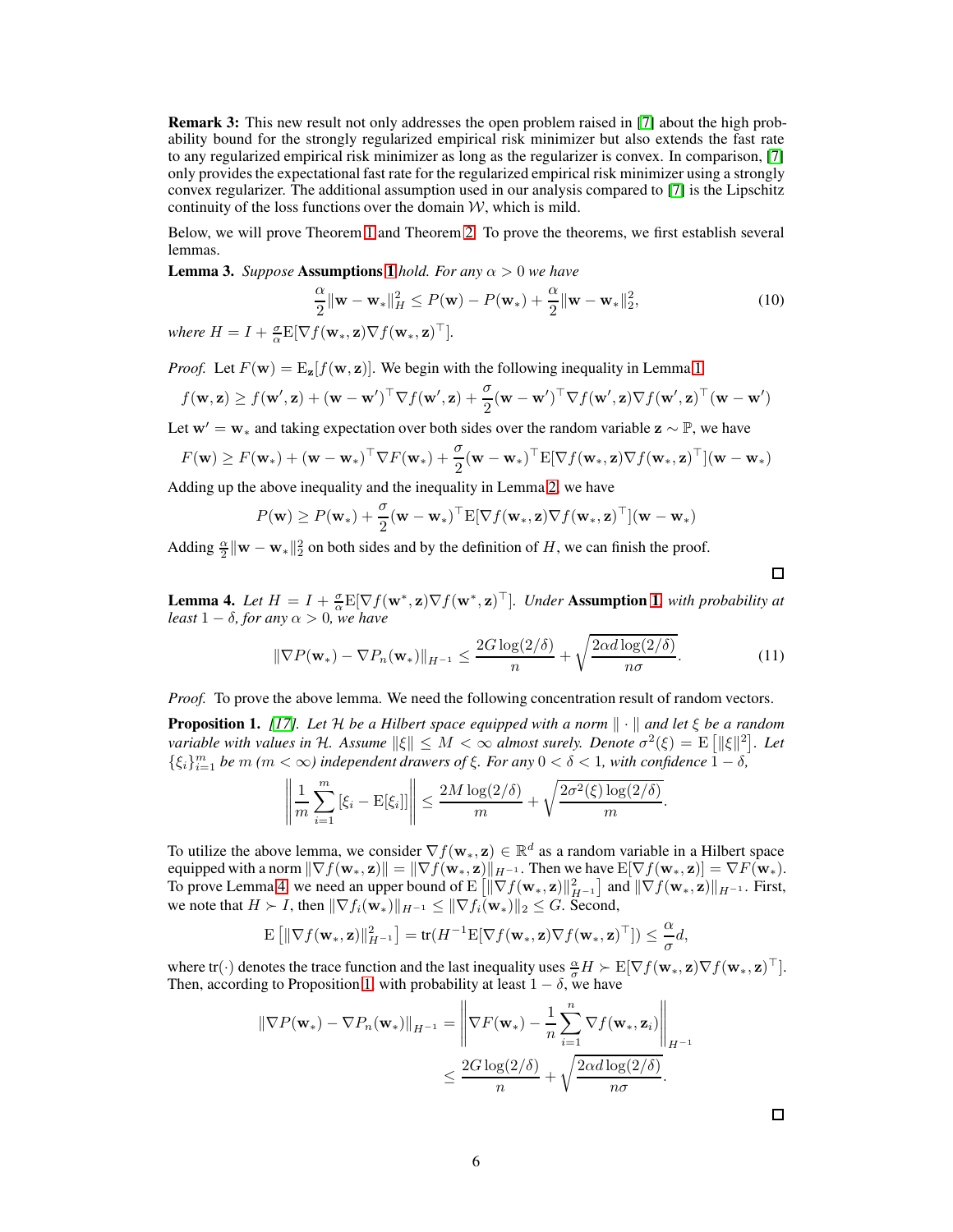<span id="page-6-0"></span>**Lemma 5.** *Under* **Assumptions [1](#page-3-1)***, with probability at least*  $1 - \delta$ *, for any*  $\mathbf{w} \in \mathcal{W}$  *and any*  $\varepsilon > 0$ *, we have*

$$
\|\nabla P(\mathbf{w}) - \nabla P(\mathbf{w}^*) - [\nabla P_n(\mathbf{w}) - \nabla P_n(\mathbf{w}^*)]\|_2 \le \frac{LC(\varepsilon) \|\mathbf{w} - \mathbf{w}^*\|_2}{n}
$$

$$
+ \frac{LC(\varepsilon)\varepsilon}{n} + \sqrt{\frac{LC(\varepsilon)(P(\mathbf{w}) - P(\mathbf{w}_*))}{n}} + \sqrt{\frac{LC(\varepsilon)\varepsilon}{n}} + 2L\varepsilon.
$$

*where*  $C(\varepsilon) = 4(\log(2/\delta) + d \log(6R/\varepsilon)).$ 

The proof of the above lemma is similar to the proof of Lemma 1 in [21] and is deferred to supplement. The idea of the proof is that: first we establish an upper bound for a fixed  $w \in \mathcal{N}(\mathcal{W}, \varepsilon)$  using Proposition [1](#page-5-1) and then use the union bound and the covering number of  $W$  to get an upper bound for any  $\mathbf{w} \in \mathcal{N}(\mathcal{W}, \varepsilon)$ . Then we utilize the property of the  $\varepsilon$ -net to prove the inequality in the lemma.

#### 4.1 Proof of Theorem [1](#page-4-3)

Let  $\varepsilon > 0$  and  $H = I + \frac{\sigma}{\alpha} E[\nabla f(\mathbf{w}_*, \mathbf{z}) \nabla f(\mathbf{w}_*, \mathbf{z})^\top]$  with  $\alpha > 0$ . The values of  $\alpha$  and  $\varepsilon$  will be decided later.

$$
P(\widehat{\mathbf{w}}) - P(\mathbf{w}_*) \leq \nabla P(\widehat{\mathbf{w}})^\top (\widehat{\mathbf{w}} - \mathbf{w}_*) = (\nabla P(\widehat{\mathbf{w}}) - \nabla P(\mathbf{w}_*))^\top (\widehat{\mathbf{w}} - \mathbf{w}_*) + \nabla P(\mathbf{w}_*)^\top (\widehat{\mathbf{w}} - \mathbf{w}_*)
$$
  
\n
$$
= (\nabla P(\widehat{\mathbf{w}}) - \nabla P(\mathbf{w}_*) - [\nabla P_n(\widehat{\mathbf{w}}) - \nabla P_n(\mathbf{w}_*)]]^\top (\widehat{\mathbf{w}} - \mathbf{w}_*)
$$
  
\n
$$
+ (\nabla P(\mathbf{w}_*) - \nabla P_n(\mathbf{w}_*))^\top (\widehat{\mathbf{w}} - \mathbf{w}_*) + \nabla P_n(\widehat{\mathbf{w}})^\top (\widehat{\mathbf{w}} - \mathbf{w}_*)
$$
  
\n
$$
\leq (\nabla P(\widehat{\mathbf{w}}) - \nabla P(\mathbf{w}_*) - [\nabla P_n(\widehat{\mathbf{w}}) - \nabla P_n(\mathbf{w}_*)]]^\top (\widehat{\mathbf{w}} - \mathbf{w}_*)
$$
  
\n
$$
+ (\nabla P(\mathbf{w}_*) - \nabla P_n(\mathbf{w}_*)^\top (\widehat{\mathbf{w}} - \mathbf{w}_*),
$$

where the first inequality uses the convexity of  $P(w)$  and the second inequality uses the optimality condition of  $\hat{\mathbf{w}}$ , i.e.,  $\langle \nabla P_n(\hat{\mathbf{w}}), \hat{\mathbf{w}} - \mathbf{w}_* \rangle \leq 0$ . Then we have

$$
P(\widehat{\mathbf{w}}) - P(\mathbf{w}_*) \leq \|\nabla P(\widehat{\mathbf{w}}) - \nabla P(\mathbf{w}_*) - [\nabla P_n(\widehat{\mathbf{w}}) - \nabla P_n(\mathbf{w}_*)]\|_2 \|\widehat{\mathbf{w}} - \mathbf{w}_*\|_2
$$
  
+ 
$$
\|\nabla P(\mathbf{w}_*) - \nabla P_n(\mathbf{w}_*)\|_{H^{-1}} \|\widehat{\mathbf{w}} - \mathbf{w}_*\|_H,
$$

By Lemma [5](#page-6-0) and Lemma [4,](#page-5-0) with probability at least  $1 - 2\delta$ , we have

<span id="page-6-1"></span>
$$
P(\widehat{\mathbf{w}}) - P(\mathbf{w}_{*}) \le 2L\varepsilon \|\widehat{\mathbf{w}} - \mathbf{w}_{*}\|_{2} + \frac{LC(\varepsilon)\|\widehat{\mathbf{w}} - \mathbf{w}_{*}\|_{2}^{2}}{n} + \frac{LC(\varepsilon)\varepsilon\|\widehat{\mathbf{w}} - \mathbf{w}_{*}\|_{2}}{n} + \|\widehat{\mathbf{w}} - \mathbf{w}_{*}\|_{2} \sqrt{\frac{LC(\varepsilon)(P(\widehat{\mathbf{w}}) - P(\mathbf{w}_{*}))}{n}} + \|\widehat{\mathbf{w}} - \mathbf{w}_{*}\|_{2} \sqrt{\frac{LG(\varepsilon)\varepsilon}{n}} + \frac{2G\log(2/\delta)\|\widehat{\mathbf{w}} - \mathbf{w}_{*}\|_{H}}{n} + \|\widehat{\mathbf{w}} - \mathbf{w}_{*}\|_{H} \sqrt{\frac{2\alpha d\log(2/\delta)}{n\sigma}}.
$$
\n(12)

Next, we bound the last four terms in the R.H.S using Hölder's inequality.

<span id="page-6-2"></span>
$$
\|\widehat{\mathbf{w}} - \mathbf{w}_*\|_2 \sqrt{\frac{LC(\varepsilon)(P(\widehat{\mathbf{w}}) - P(\mathbf{w}_*))}{n}} \le \frac{3LC(\varepsilon) \|\widehat{\mathbf{w}} - \mathbf{w}_*\|_2^2}{2n} + \frac{P(\widehat{\mathbf{w}}) - P(\mathbf{w}_*)}{6},\qquad(13)
$$

$$
\|\widehat{\mathbf{w}} - \mathbf{w}_{*}\|_{2} \sqrt{\frac{LC(\varepsilon)G\varepsilon}{n}} \le \frac{LC(\varepsilon) \|\widehat{\mathbf{w}} - \mathbf{w}_{*}\|_{2}^{2}}{n} + \frac{G\varepsilon}{4},\tag{14}
$$

<span id="page-6-4"></span><span id="page-6-3"></span>
$$
\|\widehat{\mathbf{w}} - \mathbf{w}_{*}\|_{H} \sqrt{\frac{2\alpha d \log(2/\delta)}{n\sigma}} \le \frac{\alpha}{12} \|\mathbf{w}_{*} - \widehat{\mathbf{w}}\|_{H}^{2} + \frac{6d \log(2/\delta)}{n\sigma},
$$
\n(15)

<span id="page-6-5"></span>
$$
\frac{2G\log(2/\delta)\left\|\widehat{\mathbf{w}} - \mathbf{w}_*\right\|_H}{n} \le \frac{\alpha}{12}\|\mathbf{w}_* - \widehat{\mathbf{w}}\|_H^2 + \frac{12G^2\log^2(2/\delta)}{n^2\alpha}.
$$
\n(16)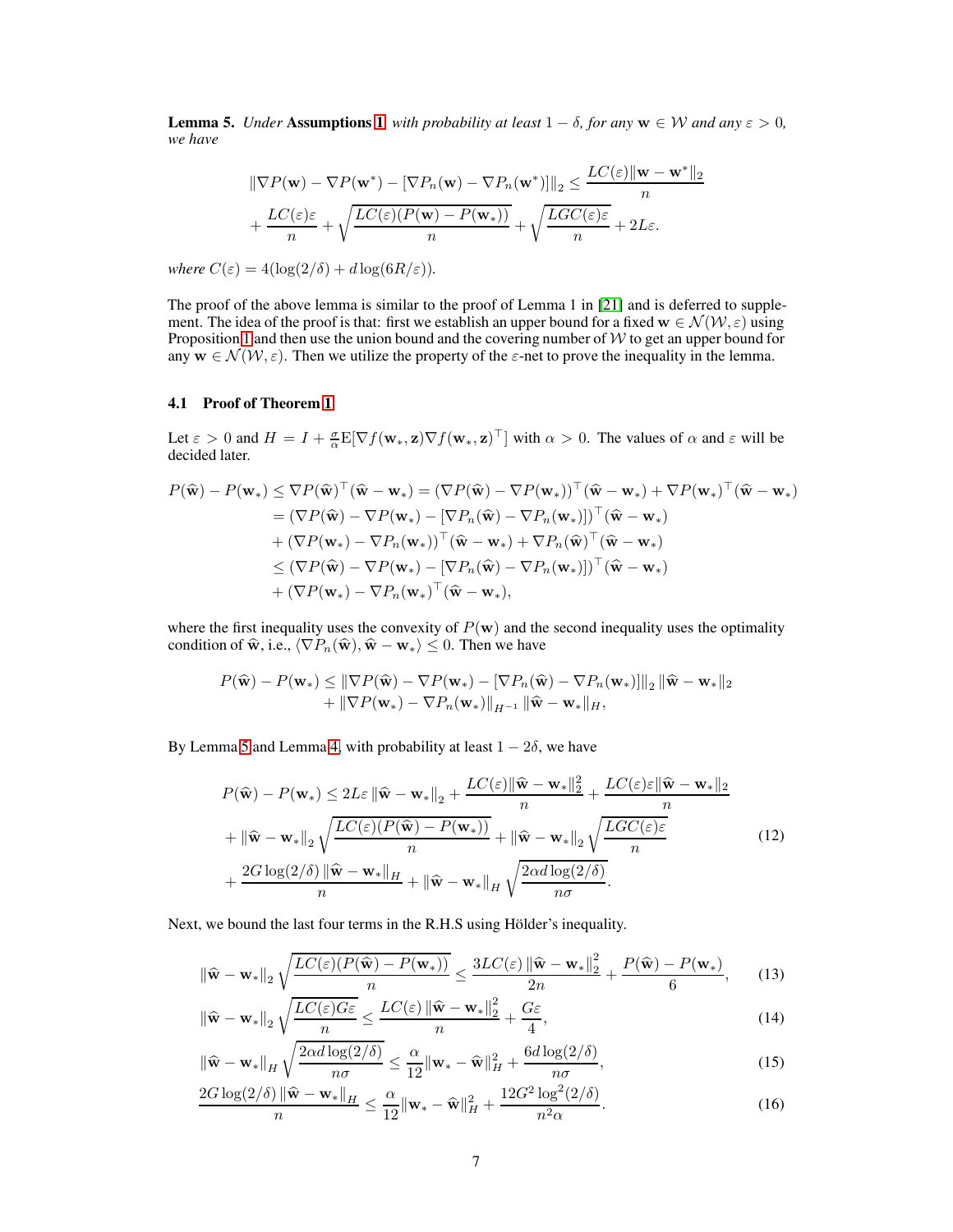Combining the inequalities in [\(12\)](#page-6-1), [\(13\)](#page-6-2), [\(14\)](#page-6-3), [\(15\)](#page-6-4), and [\(16\)](#page-6-5), with probability  $1 - 2\delta$  we have

$$
P(\widehat{\mathbf{w}}) - P(\mathbf{w}_{*}) \le 2L\varepsilon \|\widehat{\mathbf{w}} - \mathbf{w}_{*}\|_{2} + \frac{4LC(\varepsilon)\|\widehat{\mathbf{w}} - \mathbf{w}_{*}\|_{2}^{2}}{n} + \frac{LC(\varepsilon)\varepsilon\|\widehat{\mathbf{w}} - \mathbf{w}_{*}\|_{2}}{n} + \frac{G\varepsilon}{4} + \frac{P(\widehat{\mathbf{w}}) - P(\mathbf{w}_{*})}{6} + \frac{\alpha}{6}\|\widehat{\mathbf{w}} - \mathbf{w}_{*}\|_{H}^{2} + \frac{12G^{2}\log^{2}(2/\delta)}{n^{2}\alpha} + \frac{6d\log(2/\delta)}{n\sigma} + \frac{2L\varepsilon}{n\sigma}\|\widehat{\mathbf{w}} - \mathbf{w}_{*}\|_{2}^{2} + \frac{4LC(\varepsilon)\|\widehat{\mathbf{w}} - \mathbf{w}_{*}\|_{2}^{2}}{n} + \frac{LC(\varepsilon)\varepsilon\|\widehat{\mathbf{w}} - \mathbf{w}_{*}\|_{2}}{n} + \frac{G\varepsilon}{4} + \frac{P(\widehat{\mathbf{w}}) - P(\mathbf{w}_{*})}{2} + \frac{\alpha}{6}\|\widehat{\mathbf{w}} - \mathbf{w}_{*}\|_{2}^{2} + \frac{12G^{2}\log^{2}(2/\delta)}{n^{2}\alpha} + \frac{6d\log(2/\delta)}{n\sigma},
$$

where the second inequality uses Lemma [1.](#page-4-1) Then we have

$$
\begin{aligned} \frac{P(\widehat{\mathbf{w}}) - P(\mathbf{w}_*)}{2} & \leq \frac{4LC(\varepsilon)\|\widehat{\mathbf{w}} - \mathbf{w}_*\|_2^2}{n} + \frac{LC(\varepsilon)\varepsilon\|\widehat{\mathbf{w}} - \mathbf{w}_*\|_2}{n} \\ & \qquad \qquad + \frac{6d\log(2/\delta)}{n\sigma} + \frac{12G^2\log^2(2/\delta)}{n^2\alpha} + \frac{G\varepsilon}{4} + 2L\varepsilon\|\widehat{\mathbf{w}} - \mathbf{w}_*\|_2 + \frac{\alpha}{6}\|\widehat{\mathbf{w}} - \mathbf{w}_*\|_2^2 \end{aligned}
$$

Let  $\varepsilon = \frac{1}{n}, \alpha = \frac{\log(2/\delta)}{n}$  $\frac{(2/\delta)}{n}$  and noting that  $C(\varepsilon) = 2(\log(2/\delta) + d \log(6Rn)), ||\mathbf{w} - \mathbf{w}_*||_2 \leq 2R$ , we have

$$
P(\widehat{\mathbf{w}}) - P(\mathbf{w}_{*}) \leq \frac{64LR^{2}(\log(2/\delta) + d\log(6Rn))}{n} + \frac{8LR(\log(2/\delta) + d\log(6Rn))}{n^{2}} + \frac{12d\log(2/\delta)}{n\sigma} + \frac{24G^{2}\log(2/\delta)}{n} + \frac{G}{2n} + \frac{8LR}{n} + \frac{4R^{2}\log(2/\delta)}{3n} = O\left(\frac{d\log n}{n} + \frac{d\log(1/\delta)}{n\sigma}\right).
$$

#### 4.2 Proof of Theorem [2](#page-4-0)

We utilize the Theorem [1](#page-4-3) to prove Theorem [2.](#page-4-0) First, we define and recall some notations.

$$
\widehat{F}(\mathbf{w}) = F(\mathbf{w}) + \frac{1}{n}g(\mathbf{w}), \quad \widehat{F}_n(\mathbf{w}) = F_n(\mathbf{w}) + \frac{1}{n}g(\mathbf{w})
$$
\n
$$
\widehat{\mathbf{w}}_* = \arg\min_{\mathbf{w} \in \mathcal{W}} \widehat{F}(\mathbf{w}), \quad \widetilde{\mathbf{w}} = \arg\min_{\mathbf{w} \in \mathcal{W}} \widehat{F}_n(\mathbf{w}), \quad \mathbf{w}^* = \arg\min_{\mathbf{w} \in \mathcal{W}} F(\mathbf{w})
$$

where  $F(\mathbf{w}) = E[f(\mathbf{w}, \mathbf{z})]$  and  $F_n(\mathbf{w}) = \frac{1}{n} \sum_{i=1}^n f(\mathbf{w}, \mathbf{z}_i)$ . According to Theorem [1,](#page-4-3) the following inequality holds with high probability  $1 - \delta$ ,

$$
\widehat{F}(\widetilde{\mathbf{w}}) - \widehat{F}(\widehat{\mathbf{w}}_*) \le O\left(\frac{d \log n}{n} + \frac{d \log(1/\delta)}{n\sigma}\right).
$$

Plugging the definition of  $\widehat{F}$  we have

$$
F(\widetilde{\mathbf{w}}) - F(\widehat{\mathbf{w}}_*) \le \frac{1}{n} (g(\widehat{\mathbf{w}}_*) - g(\widetilde{\mathbf{w}})) + O\left(\frac{d \log n}{n} + \frac{d \log(1/\delta)}{n\sigma}\right) \le O\left(\frac{d \log n}{n} + \frac{d \log(1/\delta)}{n\sigma}\right)
$$
(17)

where the last inequality uses the assumption sup<sub>w,w'</sub>  $|g(\mathbf{w}) - g(\mathbf{w}')| \le B$ .

Due to that  $\hat{\mathbf{w}}_{*}$  is the minimizer of  $\hat{F}(\mathbf{w})$ , then

<span id="page-7-1"></span><span id="page-7-0"></span>
$$
F(\widehat{\mathbf{w}}_*) + \frac{1}{n}g(\widehat{\mathbf{w}}_*) \leq F(\mathbf{w}^*) + \frac{1}{n}g(\mathbf{w}^*)
$$

Then

$$
F(\widehat{\mathbf{w}}_*) \le F(\mathbf{w}^*) + \frac{1}{n}(g(\mathbf{w}^*) - g(\widehat{\mathbf{w}}_*)) \le F(\mathbf{w}^*) + \frac{B}{n}
$$
(18)

Combining [\(17\)](#page-7-0) and [\(18\)](#page-7-1), the following inequality holds with high probability  $1 - \delta$ 

$$
F(\widetilde{\mathbf{w}}) - F(\mathbf{w}^*) \le O\left(\frac{d\log n}{n} + \frac{d\log(1/\delta)}{n\sigma}\right)
$$

which finishes the proof.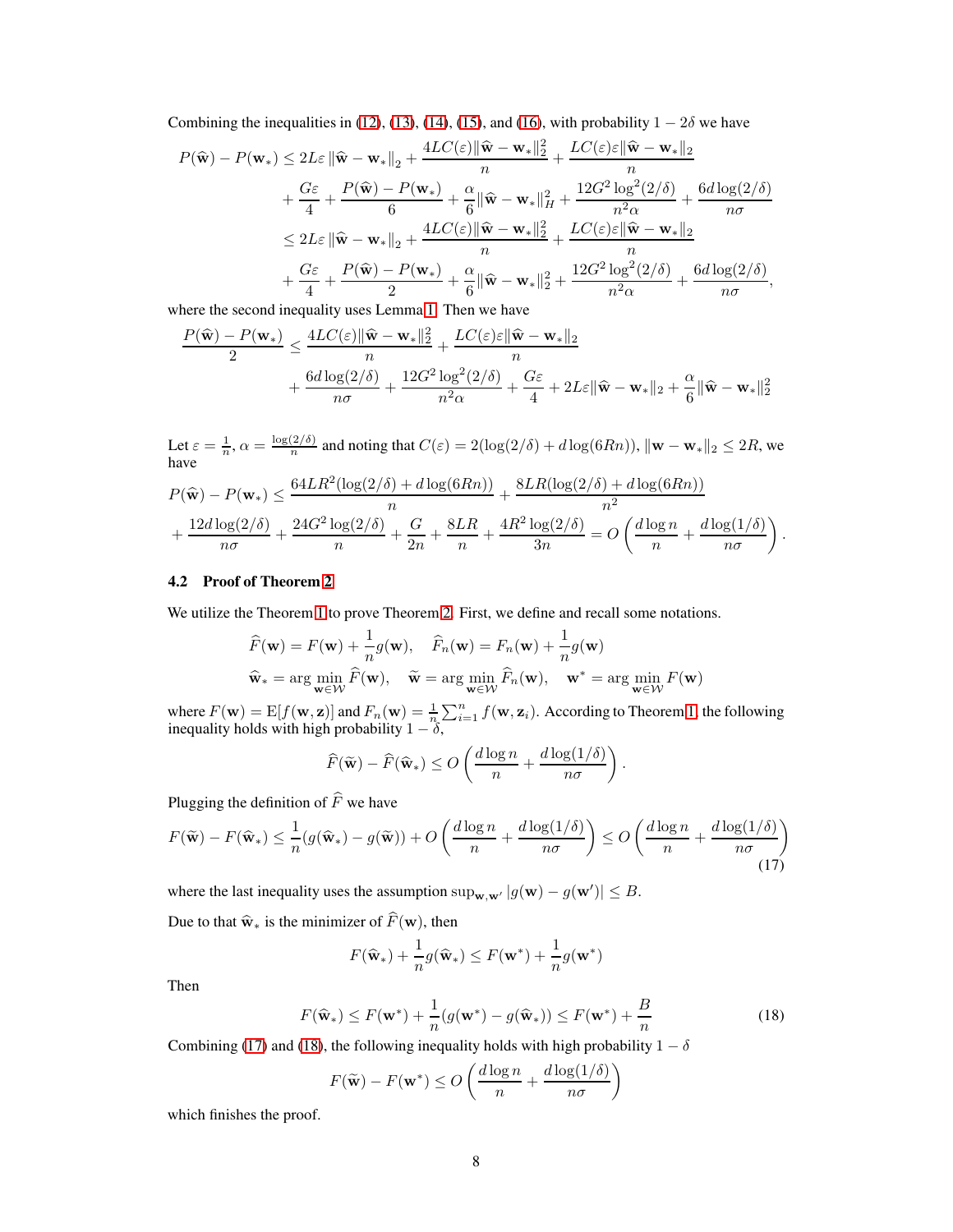## 5 Conclusion

In this paper, we have developed a simple analysis of fast rats for empirical minimization with exponential concave loss functions and an arbitrary convex regularizer. This represents the first result of its kind. The proof is elementary only exploiting the covering number of a finite-dimensional bounded set and a concentration inequality of random vectors. Our framework also induces a unified fast rate results for exponential concave empirical risk minimization without and with any convex regularizer. An open problem remains is whether the  $log(n)$  factor can be removed without using the boosting technique.

## <span id="page-8-3"></span>References

- [1] N. Cesa-Bianchi, A. Conconi, and C. Gentile. On the generalization ability of on-line learning algorithms. *IEEE Transactions on Information Theory*, 50(9):2050–2057, 2004.
- [2] A. Defazio, F. R. Bach, and S. Lacoste-Julien. SAGA: A fast incremental gradient method with support for non-strongly convex composite objectives. In *Advances in Neural Information Processing Systems (NIPS)*, pages 1646–1654, 2014.
- <span id="page-8-8"></span>[3] V. Feldman. Generalization of erm in stochastic convex optimization: The dimension strikes back. In *Advances in Neural Information Processing Systems 29*, pages 3576–3584. 2016.
- [4] A. Gonen and S. Shalev-Shwartz. Average stability is invariant to data preconditioning. implications to exp-concave empirical risk minimization. *CoRR*, abs/1601.04011, 2016.
- <span id="page-8-2"></span>[5] E. Hazan, A. Agarwal, and S. Kale. Logarithmic regret algorithms for online convex optimization. *Machine Learning*, 69(2-3):169–192, 2007.
- [6] S. M. Kakade and A. Tewari. On the generalization ability of online strongly convex programming algorithms. In *Advances in Neural Information Processing Systems 21 (NIPS)*, pages 801–808, 2008.
- [7] T. Koren and K. Y. Levy. Fast rates for exp-concave empirical risk minimization. In *Advances in Neural Information Processing Systems 28 (NIPS)*, pages 1477–1485, 2015.
- <span id="page-8-1"></span>[8] H. J. Kushner and G. G. Yin. *Stochastic Approximation and Recursive Algorithms and Applications*. Springer, second edition, 2003.
- <span id="page-8-5"></span>[9] G. Lan. An optimal method for stochastic composite optimization. *Mathematical Programming*, 2010.
- [10] M. Mahdavi, L. Zhang, and R. Jin. Lower and upper bounds on the generalization of stochastic exponentially concave optimization. In *Proceedings of The 28th Conference on Learning Theory (COLT)*, pages 1305–1320, 2015.
- <span id="page-8-4"></span>[11] N. A. Mehta. Fast rates with high probability in exp-concave statistical learning. *ArXiv e-prints*, arXiv:1605.01288, 2016.
- [12] N. A. Mehta and R. C. Williamson. From stochastic mixability to fast rates. In *Advances in Neural Information Processing Systems 27 (NIPS)*, pages 1197–1205, 2014.
- <span id="page-8-12"></span>[13] Y. Nesterov. *Introductory lectures on convex optimization: a basic course*, volume 87 of *Applied optimization*. Kluwer Academic Publishers, 2004.
- <span id="page-8-9"></span>[14] G. Pisier. *The volume of convex bodies and Banach space geometry*. Cambridge Tracts in Mathematics (No. 94). Cambridge University Press, 1989.
- <span id="page-8-10"></span>[15] Y. Plan and R. Vershynin. One-bit compressed sensing by linear programming. *Communications on Pure and Applied Mathematics*, 66(8):1275–1297, 2013.
- <span id="page-8-6"></span>[16] S. Shalev-Shwartz, O. Shamir, N. Srebro, and K. Sridharan. Stochastic convex optimization. In *Proceedings of the 22nd Annual Conference on Learning Theory*, 2009.
- <span id="page-8-11"></span>[17] S. Smale and D.-X. Zhou. Learning theory estimates via integral operators and their approximations. *Constructive Approximation*, 26(2):153–172, 2007.
- <span id="page-8-7"></span>[18] K. Sridharan, S. Shalev-shwartz, and N. Srebro. Fast rates for regularized objectives. In *Advances in Neural Information Processing Systems 21*, pages 1545–1552, 2009.
- <span id="page-8-0"></span>[19] V. N. Vapnik. *Statistical Learning Theory*. Wiley-Interscience, 1998.